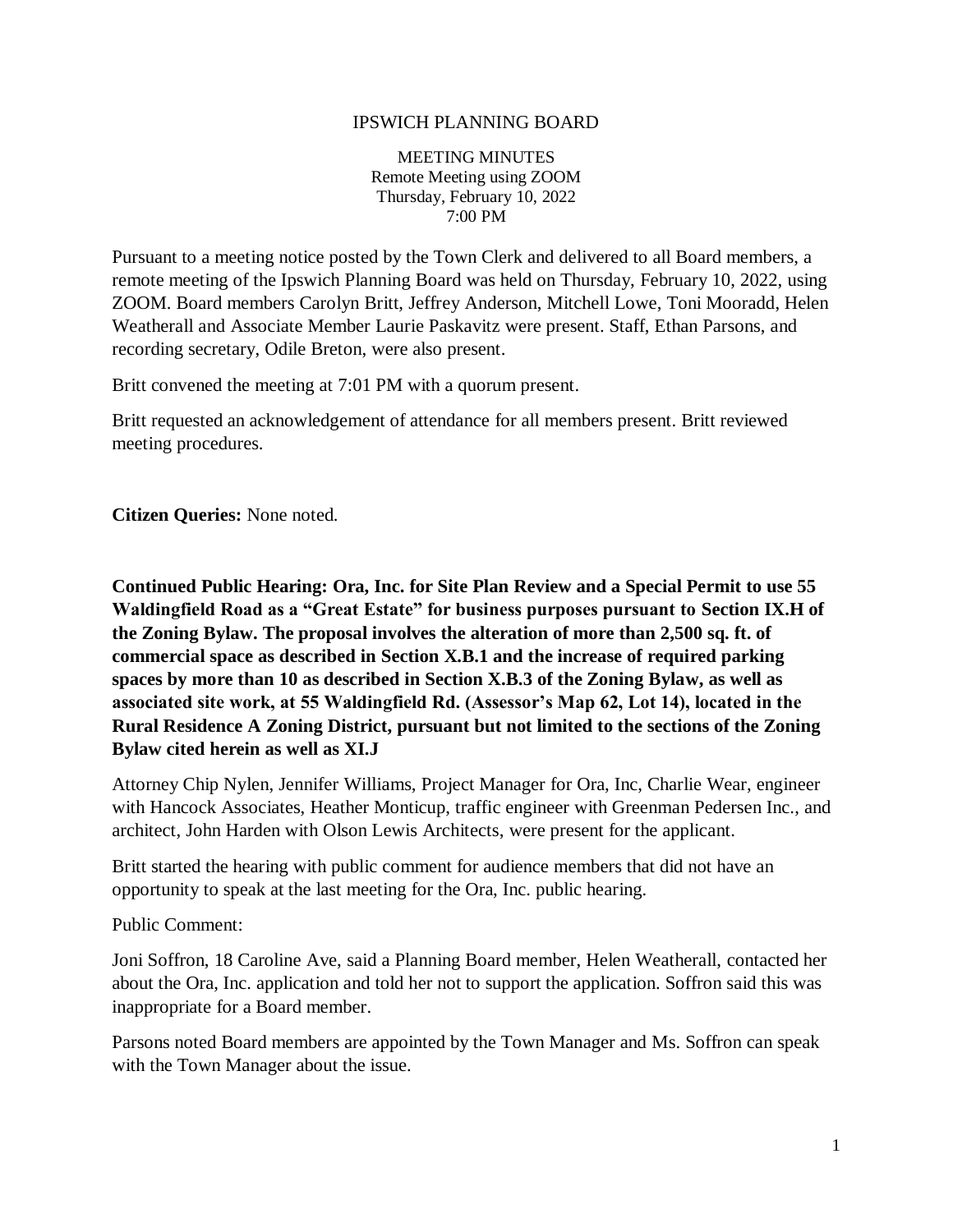Daniel Markos, 252 High Street, thanked the Board for being thorough on this application. He said the location is inappropriate for a corporate campus and feels that the development will be damaging to the historic character of Waldingfield Road.

Deborah Logan, 197 County Road, is concerned with traffic issues between motorized vehicles and non-motorized activities (pedestrians, equestrians). She said adding 500 trips/day is incredibly dangerous and would eliminate recreational use.

Will Friend, 951 Highland Street, Hamilton is a longtime resident of the area. He is concerned that Ora's planned use remains in perpetuity. Working from home first may be true today while in a pandemic. Ora cannot predict future use. Friend noted current traffic issues on Waldingfield Road. He said it is the wrong location for a corporate campus.

Jack Whittier, 35 Waldingfield Road, said his life is directly impacted by the project. He is concerned about the recent changes made by Ora, Inc. He requested the Board press for clarification on issues. Traffic is a concern, and the impact is significant. A corporate campus is not in character with the neighborhood. He requested Ora plan and present for the worst-case scenario.

Amanda Markos, 8 Northgate Road, is concerned with construction traffic and alterations to a scenic road. She is concerned that Ora is unwilling to preserve both paddocks with a conservation restriction (CR). She said Waldingfield Road cannot handle the traffic, construction traffic directly impacts the neighborhood. Going forward with the project would cause irreversible damage to the neighborhood. The location is not appropriate for a corporate campus.

John Lichten, 7 Waldingfield Road, said he has not seen an analysis on the economic benefit to the Town from this project. Traffic and maintenance of the road are concerns. He has not had time to review changes submitted yesterday by Ora, Inc.

Britt moved the discussion to changes to Ora's open space proposal and noted there will be additional time later in the hearing for more public comments.

Nylen reviewed the revised open space proposal by Ora, Inc., which was submitted earlier in the week. Nylen noted the original property had 68.87 acres of land. A portion was donated and created the Julia Bird Reserve. The remaining 39.9 acres includes 8.8 acres in a CR held by Greenbelt. The Great Estate Preservation Development (GEPD) bylaw requires 40% of the land be open space. Ora, Inc. has removed the CR for 8.8 acres from the open space proposal. The following is the revised open space proposal:

| Area B            | 5.2 acres  | 13% | Loop around property                             |
|-------------------|------------|-----|--------------------------------------------------|
| Area C            | 5.0 acres  | 12% | Land by entrance, stable $\&$ along Waldingfield |
| Area D            | 2.8 acres  | 7%  | Paddock/pasture along Waldingfield               |
| Area E            | 3.0 acres  | 8%  | Formal gardens                                   |
| <b>Total Open</b> | 16 acres   | 40% |                                                  |
| <b>Space</b>      |            |     |                                                  |
| Add Area A        | 8.8 acres  |     | Land along Ipswich River in private CR           |
| <b>TOTAL</b>      | 24.8 acres | 62% |                                                  |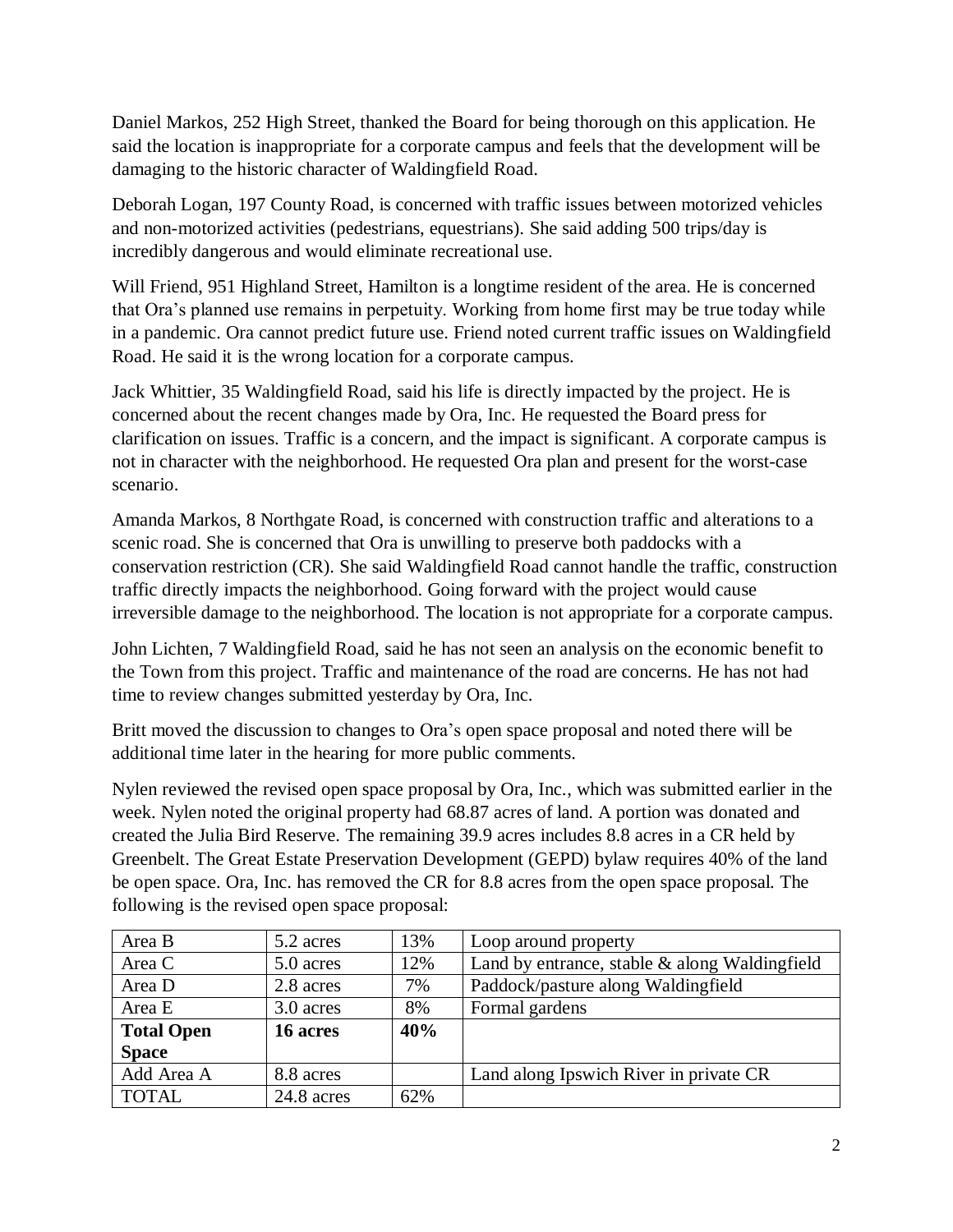Harden explained the relocation of parking near the mansion. There is a request to reduce the required parking for the site to make the proposed open space changes. Harden presented the site plan with the noted areas and reviewed the proposed loop trail.

Anderson appreciates changes capture the formal gardens. Anderson asked about the existing trail in the private CR with Greenbelt. Nylen said Greenbelt would prefer to discuss after Ora completes the application process with the Board.

Lowe asked about the parking for various phases. Harden reviewed parking for Phases 1A and 1B. He noted a request for a 25% reduction in required parking spaces. Phase 1A will have 20 parking spaces and Phase 1B will have 34 parking spaces for the guest house and barn.

Britt asked why Ora chose to protect the formal gardens and not the eastern paddock. Nylen said the formal gardens are considered more important to preserve. Harden added that by relocating and reducing parking Area E became available to preserve.

Public Comment:

John Beveridge asked how all the views from Waldingfield Road are preserved. He likes the loop trail and asked who will maintain it.

Nancy Baker, Goodhue Street, Hamilton asked if the trail through the wetlands needs a crossing.

Jack Whittier, 35 Waldingfield Road, said he doesn't understand how the new buildings by the mansion will not be seen from Waldingfield Road. He said the project preserves open space for parking.

Elizabeth Massey, 920 Highland Street, Hamilton requested clarification on east paddock and is concerned about site lines from Waldingfield Road. She asked if there will be public access to the formal garden.

Andy Brengle, Co-chair of Open Space Committee (OSC), said the OSC would like to review the revised open space proposal. The next OSC meeting is February 28, 2022. OSC has questions regarding the CR it will send to the Board.

Tad Heuer, Foley Hoag LLP, representing the Friends of Waldingfield, has concerns about the changes. A CR is not needed for the formal garden since it is a historical garden and is required to be preserved under the Great Estate Preservation bylaw.

Crocker Snow, 120 Topsfield Road, is opposed to the project for similar reasons already stated. He is frustrated with the late submission of changes. He does not see a resolution to the traffic issues.

Harden responded to several comments and questions. He explained how the vistas from Waldingfield Road will be preserved. Nylen addressed the question on the eastern paddock and said Ora intends to use the paddock for horses. He added this process allows for phases of development and Ora will have to come before the Board for future development.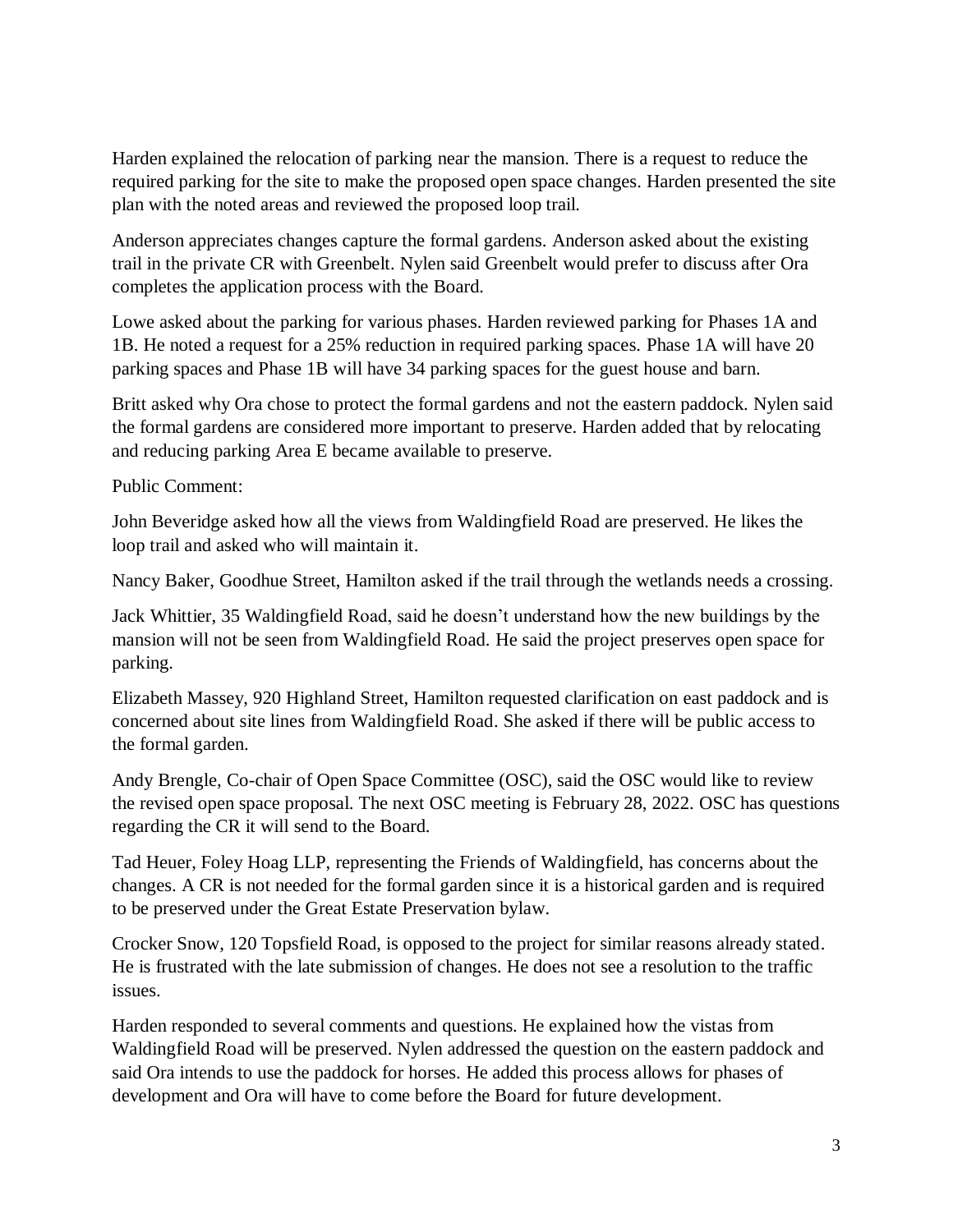Britt moved the discussion to traffic and safety. Nylen reviewed traffic principles and said Ora is committed to managing traffic flow associated with the site and retaining the character of Waldingfield Road and neighborhood. Ora will manage employees on-site with a reservation system. Traffic flows will be tied to the construction sequencing. Parking is reduced from 120 parking spaces to 90. There will be 30 off-site parking spaces and a shuttle service for employees and guests. There are no proposed structural changes or widening of Waldingfield Road.

Monticup summarized findings of the traffic report. She said safe access to the site will be provided. Ora will work with Ipswich and Hamilton to reduce speed to 20 miles/hour for Waldingfield Road. Monticup reached out to DPW in Ipswich and Hamilton to discuss traffic calming measures. Ora is committed to reducing trips to the site by providing a shuttle service. Monticup explained using peak hours for the traffic study.

Paskavitz suggested conditioning a traffic study after Phase 1A and Phase 1B are completed. Anderson was curious about traffic specifically for Phases 1A and 1B. He suggested providing data collected from neighbors to Ipswich and Hamilton DPW. Lowe asked how adjustments will be made if traffic problems arise after development. He is also interested in understanding traffic during lunch hours. Britt asked about including employees, asking if the count is it just Ora employees or if the counts include service provider employees. Weatherall inquired about the number of trips a shuttle service will make in a day.

Nylen said Ora will monitor traffic to the site and noted Waldingfield Road can handle the traffic for all phases of development in the worst-case scenario. Parking and traffic include all personnel working on the site, including deliveries. There will be an on-site kitchen. Williams discussed the reservation system and shuttle service. She noted there are no designated offices or cubes for employees. Employees must reserve work space prior to coming to the site. Monticup explained the traffic study uses peak am and pm hours as those times are worst case scenario.

## Public Comment:

Chris Sandulli, 157 County Road, noted New England Biolabs (NEB) has a shuttle and suggested contacting NEB to see how the shuttle is working out.

Chris Florio, 44 Fellows Road, disclosed that Weatherall is his wife and comments made by him are not based on Weatherall's appointment to the Board. He said Ora, Inc. threatened the Town with a lawsuit for his comments on this application. He said most of his comments have been supportive of Ora but he feels the location is not appropriate for the project.

Nancy Baker, Goodhue Street, Hamilton is concerned about the traffic distribution throughout Ipswich and asked if a shuttle is practical. It adds to an employee's commute.

Charlotte Kahn finds Waldingfield Road dangerous. She noted the road has no shoulders. She likes traffic calming techniques that may reduce cut through traffic. She suggested making Waldingfield Road a one-way road on the weekends.